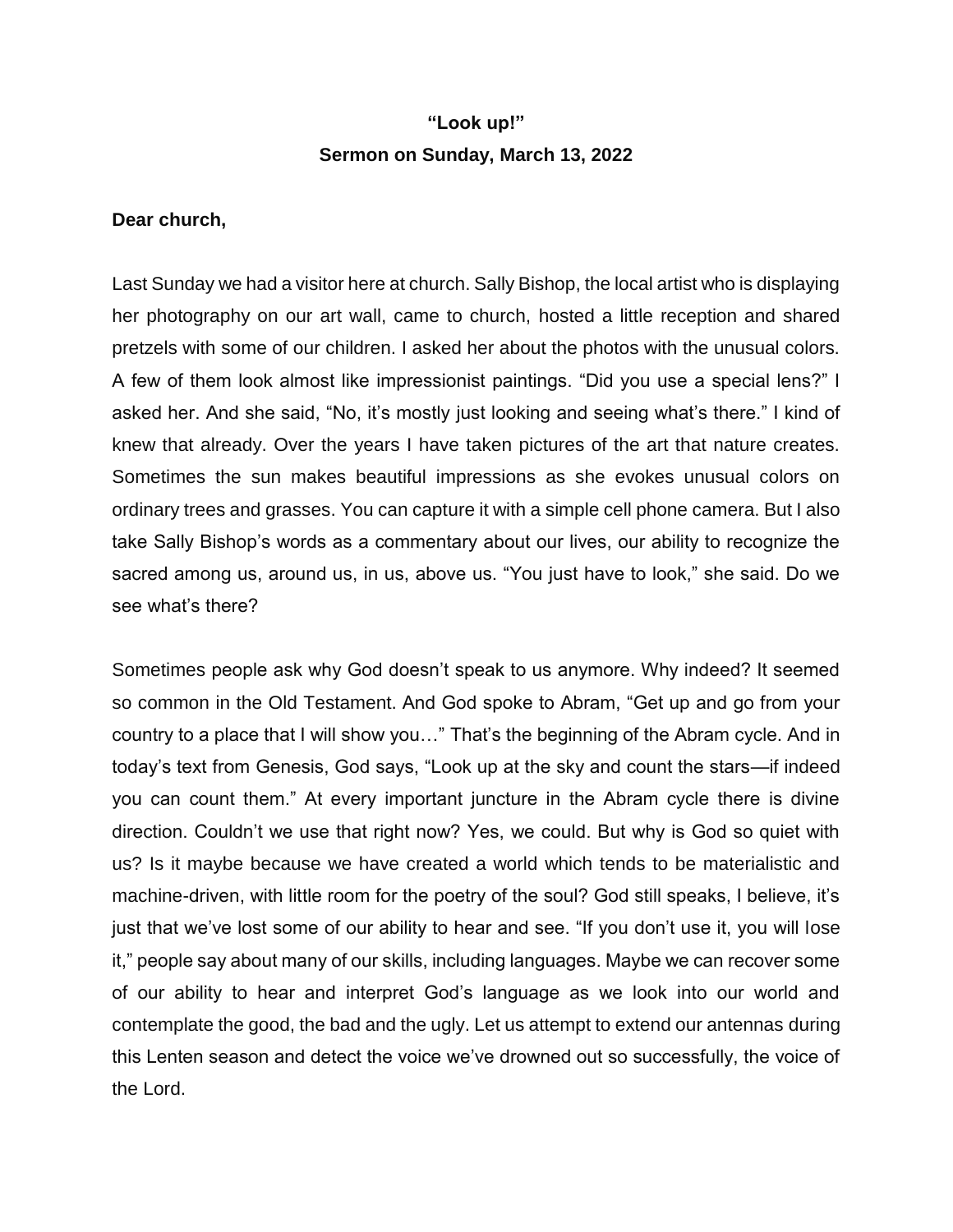Abram came to the Lord at a low point in his life. He was discouraged. None of the things he hoped for had materialized. He had no natural descendant. The Promised Land was out of sight. He may have felt cheated, duped, misled by God. He doesn't say so openly - he was a polite man, but hadn't God promised him a bright future? Hadn't he asked him to leave his family support system behind, travel hundreds of miles along the fertile crescent of greater Mesopotamia, and for what? Some pipe dream? We enter the story cycle at a point when the main protagonist begins to question everything. But what is most impressive in today's passage is Abram's ability to communicate. What we find in this ancient text is an intimate conversation between the creator and one of his beloved creatures. They speak to one another as good friends, as confidants.

More than a thousand years later, Paul would remind his Jewish brothers and sisters of Abram's faith and his ability to speak with God like a friend rather than a remote enforcer of rigid laws. He said, "Because you are his sons, God sent the Spirit of his Son into our hearts, the Spirit who calls out, 'Abba, Father.' (Galatians 4:6) Jesus, famously, had a most intimate relationship with God, and that ability to communicate helped even Jesus in times of doubt. Faith is never about your certainties in beliefs; it is always about a trusting, honest and vulnerable relationship with the one who accompanies us on our journey of life, who calls us his children, who cares about us. "Abram believed the Lord and he credited it to him as righteousness." Notice that this doesn't say, Abram believed in the Immaculate Conception of his future son by his aging wife! Or in the reality of the Promised Land or any other thing or concept. No, he simply believed the Lord, Genesis says. It's a trust thing.

I imagine that we have all had difficult conversations, full of doubt, vulnerability and raw emotions at various junctures of life. Who did we speak to at those points? It may have been during a divorce or a major loss or something you messed up pretty badly. In know who you spoke to. You spoke to people you trusted, people who wouldn't judge you, people who might disagree with some of your choices and some your thoughts perhaps, but who would still listen and try to understand. We all need people like that, they can be